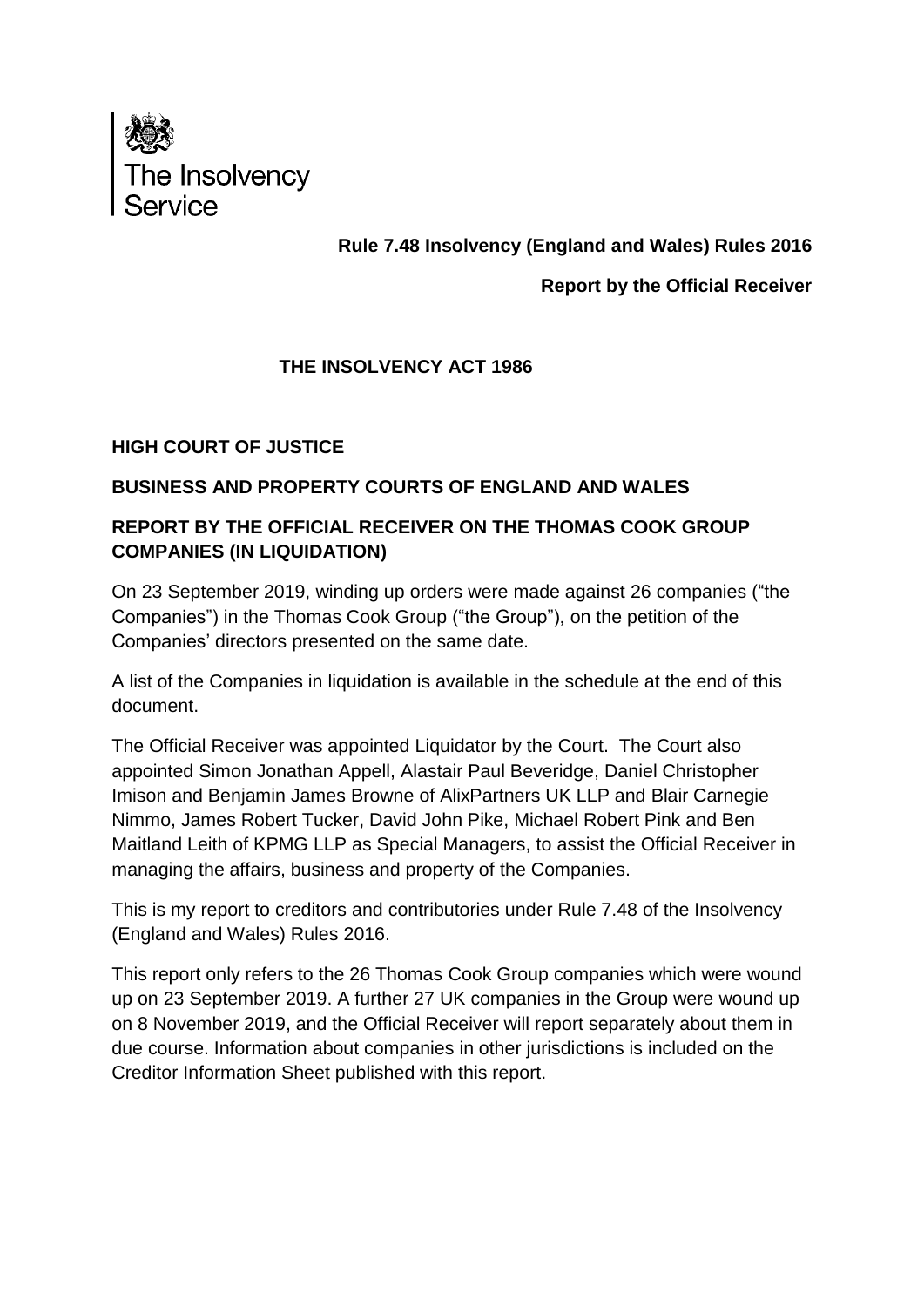# **ABOUT THE GROUP**

Thomas Cook was one of the prominent European brands in the leisure travel industry, which offered holiday and flight options, including traditional packaged holidays, independent travel products, seat-only airline tickets and a selection of travel-related financial services.

These products were typically sold directly to customers (through retail outlets, Thomas Cook websites and call centres) or via third-party travel agents on a business-to-business basis.

The Group served approximately 22 million customers annually and its key markets were the United Kingdom (the "**UK**"), Germany and Northern Europe.

## **ASSETS**

Total estimated asset realisations are between £176M and £244M. These figures indicate the range of total asset realisations across the Companies scheduled below but may be subject to change. This range excludes the costs of realising the assets.

Realisations to date include the sale of retail outlets, aircraft landing slots, intellectual property rights, subsidiary and joint venture businesses and the collection of currency and cash from retail stores. Special Managers continue to negotiate the sale of assets including the aircraft and engineering stock.

The position regarding intercompany trading, assets and liabilities is still to be fully determined.

Creditors should note that although assets have been, or are in the process of being realised, there will be some of the Companies, that did not have assets and creditors of those companies will not benefit from these realisations. **An estimate of the likelihood of a dividend in each company can be found in the schedule of the Companies, placed at the end of this document.**

Any payment made to creditors is dependent on the value of the assets realised and the costs of the proceedings.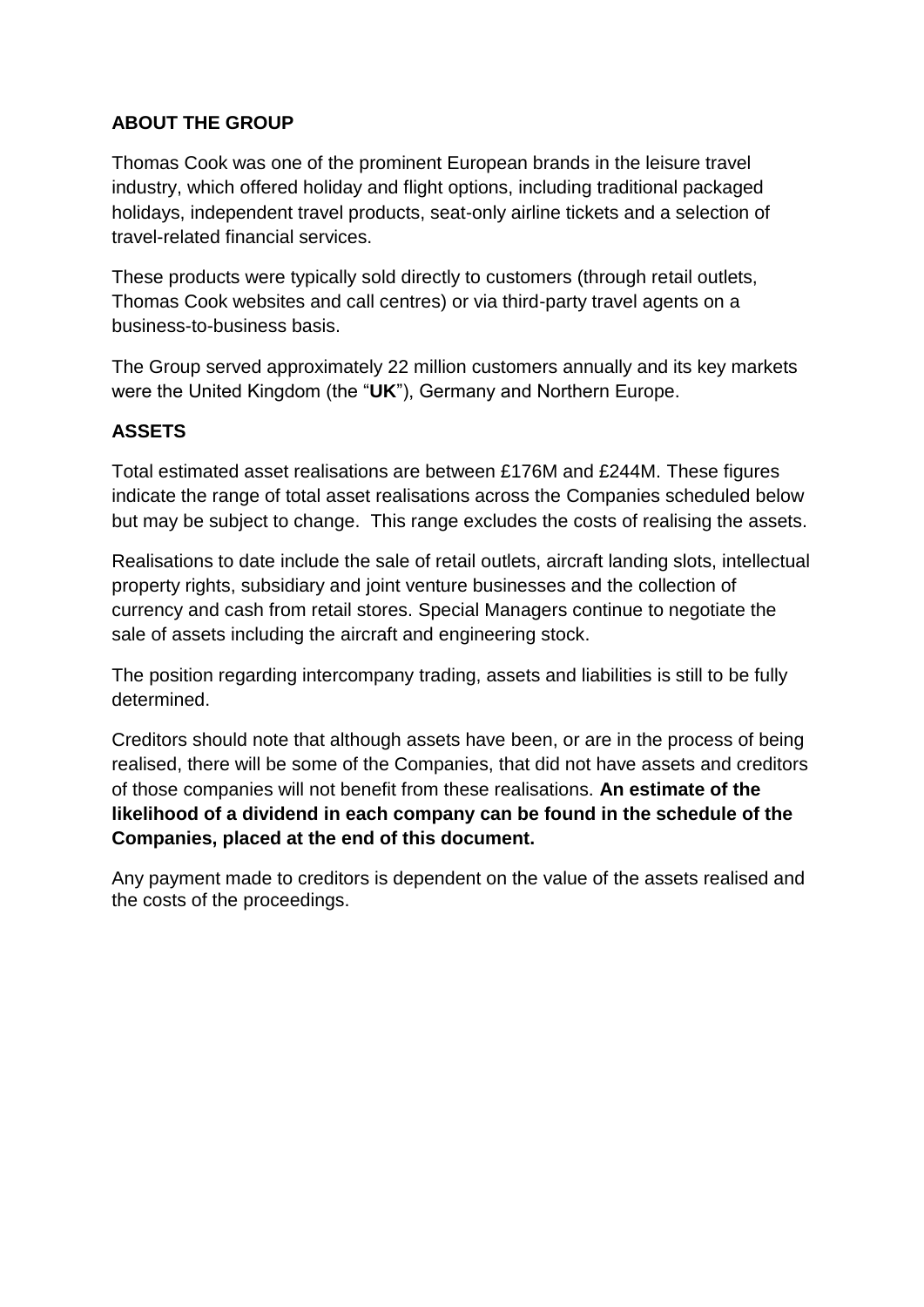# **LIABILITIES**

The Companies' total liabilities are estimated to total approximately £9 billion. This figure is not final and is subject to change. The figure can be broken down as follows:

| <b>Creditor Group</b>                                                                                        | <b>Amount owed</b><br>(£m) |
|--------------------------------------------------------------------------------------------------------------|----------------------------|
| Debts due to other group companies                                                                           | 5,700                      |
| Banks and other lenders (including commitments under<br>lease agreements) (see note 1)                       | 1,775                      |
| Trade Creditors (see note 2)                                                                                 | 885                        |
| Customers for package holidays, flights and other<br>services, including contingent liabilities (see note 3) | 585                        |
| Employees (Including Redundancy Service Payments)<br>(see note 4)                                            | 45                         |
| <b>TOTAL</b> (see note 5)                                                                                    | 8,990                      |

#### Note 1

There may be changes to the bank figure as a result of any claims regarding the banks' right of set off.

#### Note 2

Approximately £885M is owed to suppliers of which £393M is due in respect of the Thomas Cook Tour Operations, £448M in respect of the Airline business and £44M in respect of Group Corporate functions.

#### Note 3

Individual customers who paid for holidays through a credit card may be able to claim a refund from their credit card supplier or from applications under Section 75 of the Consumer Credit Act 1974. If such claims are successful, then the right to claim in the liquidation estate falls to the credit card company. Amounts of such claims are yet to be determined.

The claim of the Civil Aviation Authority (CAA) has not yet been fully quantified and is not included in this figure.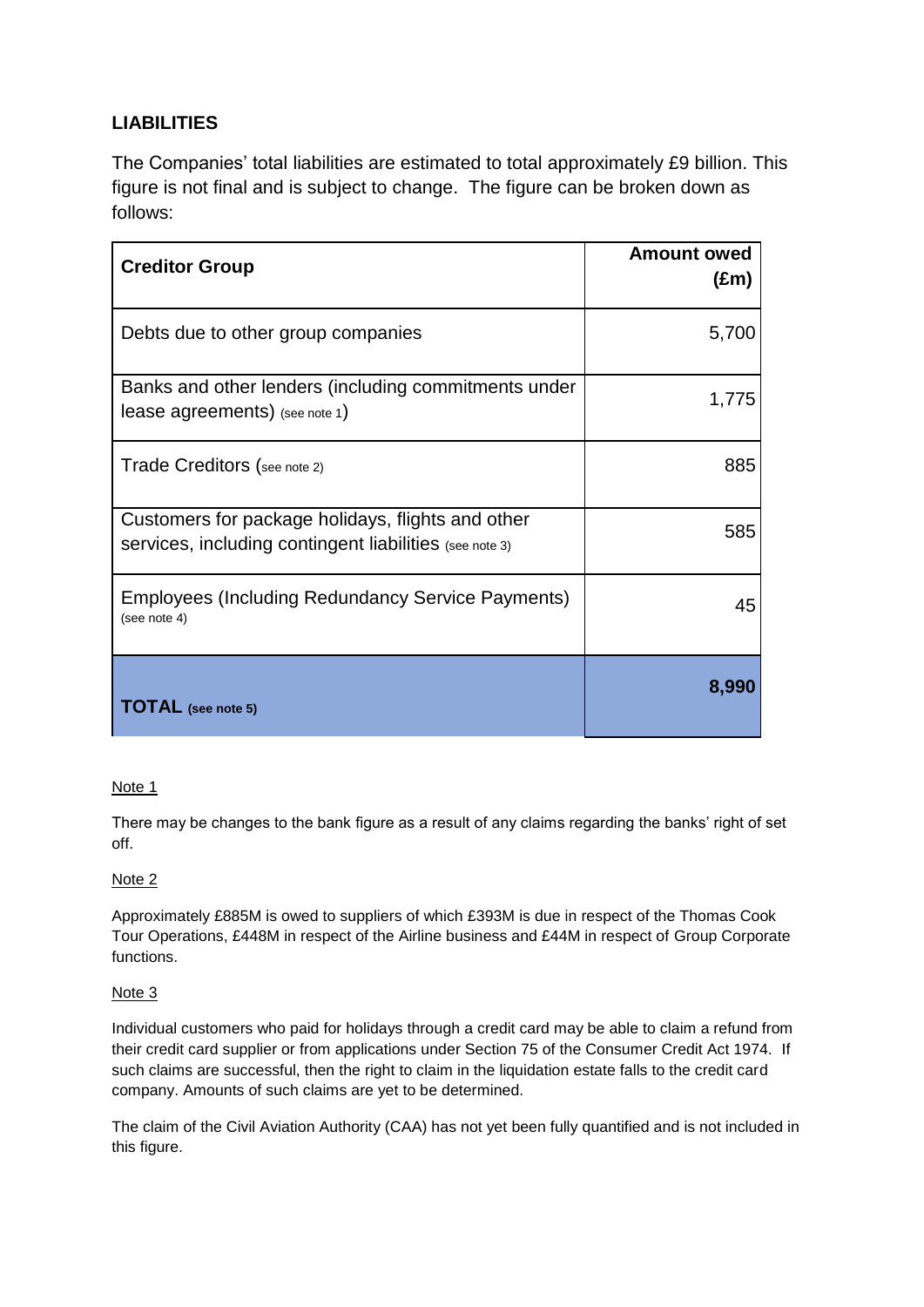#### Note 4

This figure relates to the sums paid out by Redundancy Payment Service. Employees may have additional claims which have not yet been quantified.

Note 5

Estimates for some contingent liabilities (e.g. Bonding Lines) have not been included.

### **BACKGROUND AND CAUSE OF INSOLVENCY**

The Thomas Cook travel business was started by Thomas Cook in 1841. It developed into a worldwide leisure travel business. The ultimate holding company is Thomas Cook Group PLC, which was incorporated in 2007 as part of a merger agreement with MyTravel Group plc.

Between 2008 and 2011 the Group expanded further, including the acquisition of Hotels4U.com, an online booking service in 2008, and a merger with the Cooperative group of travel companies.

In 2011 the Group suffered a loss in bookings due to disruption in the Middle East/African region. The Group required an additional £200M loan from its bankers to fund a shortfall in cashflow.

The Group commenced a transformation project in 2012/2013 to reform the business and move it towards profitable growth.

In 2015 the Group refinanced its existing borrowing and entered into a partnership with Fosun International Ltd, who acquired a 18% shareholding in the Thomas Cook Group plc.

The Group suffered a fall in bookings in 2016 which was attributed to overseas terrorist attacks in the previous year.

In September 2018, following consultation with auditors and other professional advisors, the Group issued a profit warning that full-year profits would fall by 15% from the previous year. On 16 May 2019, the Group then published its half-year results for the six months ending 31 March 2019. Sales in the traditional peak trading period were below sales at the equivalent point in the 2018 financial year.

The directors attribute the Group's financial deterioration to a number of factors, which include:

- a reduction in demand across its geographical trading areas due to a change in customer holiday patterns
- customer uncertainty caused by the decision of the UK to exit the European Union, which was originally proposed for 29 March 2019, which led UK customers to delay booking holidays in Europe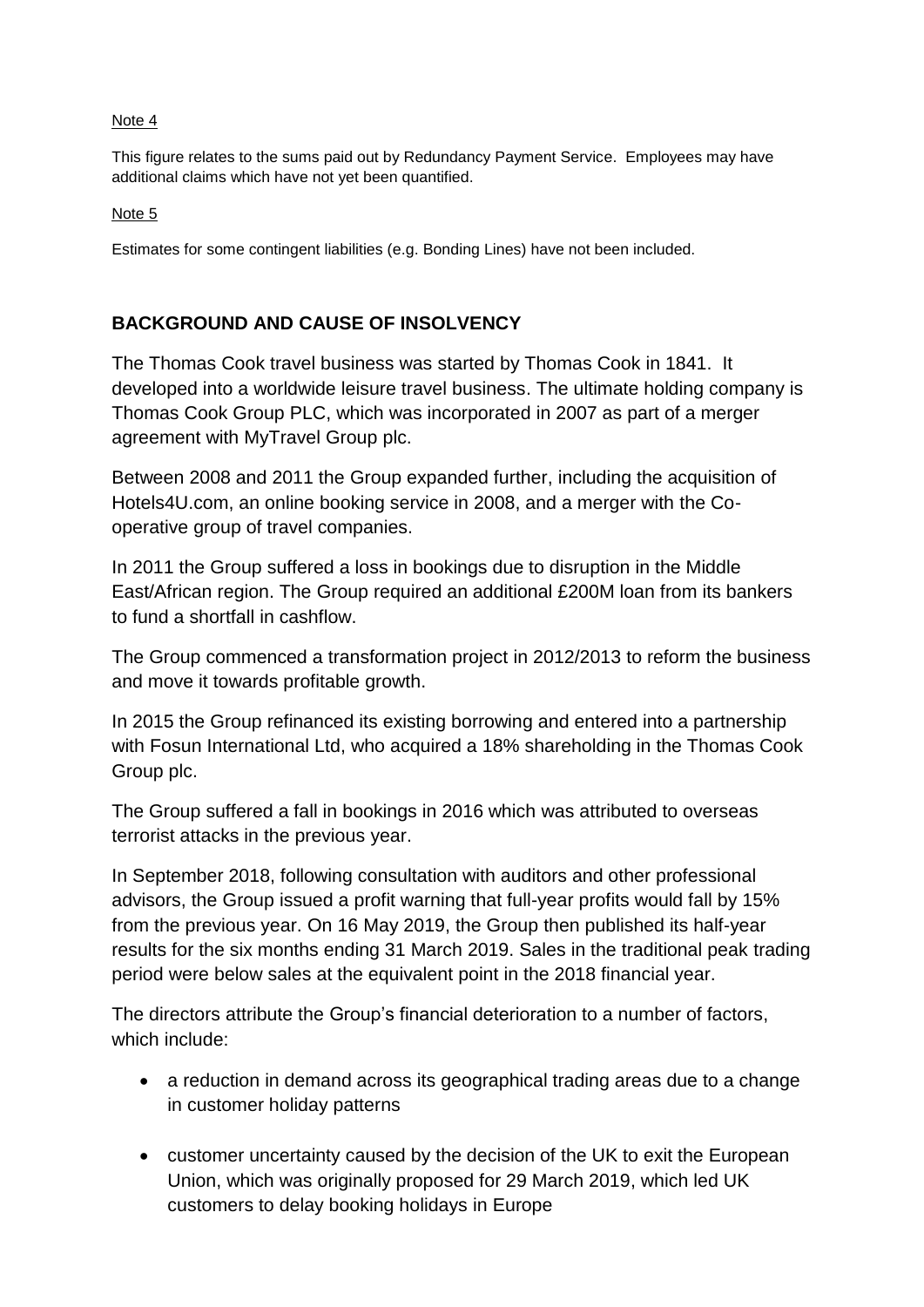- the hot weather in the UK during the summer of 2018 which caused potential customers to take holidays at home
- increased challenges from online competitors, who focused on lower-cost structures, unlike the traditional Thomas Cook retail travel outlets

Due to a reduction in the Group's income because of the above factors the board took the decision to write down the value of the goodwill shown in the Group's accounts by £1.1 billion in the 2019 half year results.

It was acknowledged by the board of directors of Thomas Cook Group PLC that the Group was carrying significant historical debt and that restructuring of the business and its finances was necessary. A number of options were pursued in an effort to address its financial difficulties with the final attempts to recapitalise the Group failing in September 2019. As a result of which, the directors determined that the Group was insolvent on both an assets and liabilities and a cashflow basis, and it was necessary to petition for the Winding Up of the companies within the Group.

## **KEEPING YOU INFORMED**

The Official Receiver will report further to creditors where relevant. This may only include creditors of specific companies in liquidation where there will be a distribution to creditors.

Further information about your claim against the Thomas Cook Group of companies can be found within the schedule below and the Creditor Information Sheet.

If you are registered for VAT, you may wish to assess if you are eligible for Bad Debt Relief on VAT, and assistance can be found at the following web address: [https://www.gov.uk/government/publications/vat-notice-70018-relief-from-vat-on](https://www.gov.uk/government/publications/vat-notice-70018-relief-from-vat-on-baddebts/vat-notice-70018-relief-from-vat-on-bad-debts)[baddebts/vat-notice-70018-relief-from-vat-on-bad-debts](https://www.gov.uk/government/publications/vat-notice-70018-relief-from-vat-on-baddebts/vat-notice-70018-relief-from-vat-on-bad-debts)

If you are a shareholder and are over the capital gains tax threshold you may wish to review the following guidance on reporting a loss to HMRC: https://www.gov.uk/capital-gains-tax/losses

David Chapman Senior Official Receiver and Liquidator 16<sup>th</sup> Floor, 1 Westfield Avenue Stratford: LONDON E20 1HZ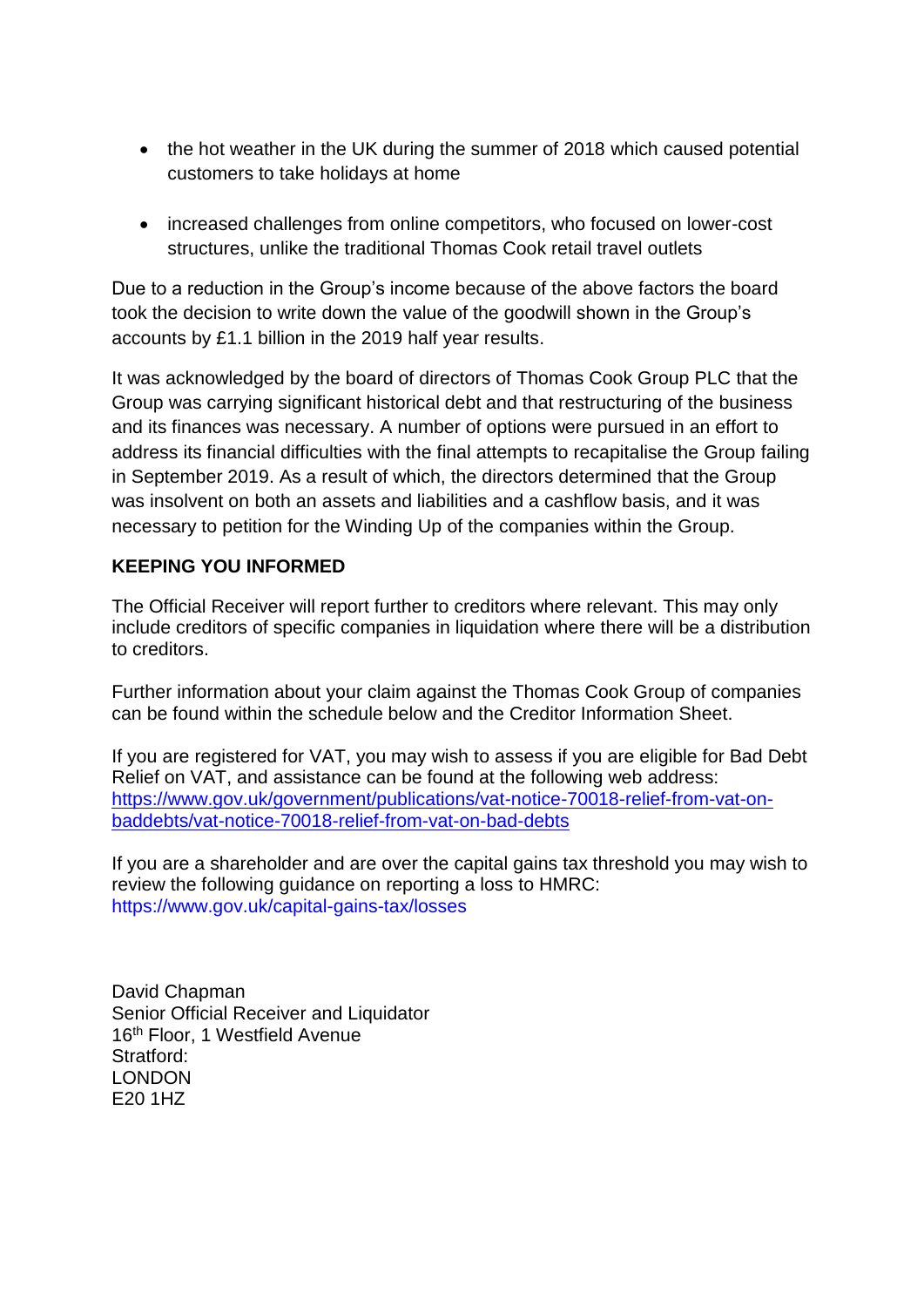| Company                                                   | Former name(s)                                                                                                                                                       | Period                                                                                       | Special<br>Manager's<br>Firm  | Former<br>Registered<br><b>Office</b>                                   | Company<br>Registered<br><b>Number</b> | <b>VAT Number</b> | Principal<br><b>Business</b><br>Activity                           | Prospect<br>of a<br><b>Dividend</b> |
|-----------------------------------------------------------|----------------------------------------------------------------------------------------------------------------------------------------------------------------------|----------------------------------------------------------------------------------------------|-------------------------------|-------------------------------------------------------------------------|----------------------------------------|-------------------|--------------------------------------------------------------------|-------------------------------------|
| <b>Thomas Cook</b><br>Group PLC                           | <b>SHAKESPEARECO</b><br><b>PLC</b>                                                                                                                                   | 08 Feb 2007 -<br>12 Feb 2007                                                                 | <b>AlixPartners</b><br>UK LLP | 3rd Floor, South<br>Building, 200<br>Aldersgate,<br>London, EC1A<br>4HD | 06091951                               | 239 3841 42       | <b>Ultimate Parent</b><br>Company                                  | Unlikely                            |
| <b>Thomas Cook</b><br>Services Ltd                        | <b>ACCOLADIA SERVICES</b><br><b>LIMITED</b><br><b>THOMAS COOK</b><br><b>SERVICES LIMITED</b><br><b>DESIGNCARGO</b><br><b>LIMITED</b>                                 | 05 Nov 2001 -<br>31 Mar 2003<br>06 Jun 1995 -<br>05 Nov 2001<br>03 Mar 1995 -<br>06 Jun 1995 | <b>AlixPartners</b><br>UK LLP | Peterborough <sup>1</sup>                                               | 03028914                               | 271 8346 89       | Procurement of<br>air transport for<br>tour operations<br>of group | Unlikely                            |
| <b>Thomas Cook</b><br>Group Tour<br><b>Operations Ltd</b> | THOMAS COOK<br><b>GROUP TOUR</b><br><b>OPERATIONS PLC</b><br>THOMAS COOK<br><b>GROUP TOUR</b><br><b>OPERATIONS LIMITED</b><br>THOMAS COOK<br><b>HOLDINGS LIMITED</b> | 27 Oct 2017 -<br>26 Sep 2018<br>24 Aug 2017 -<br>27 Oct 2017<br>30 Mar 2017 -<br>24 Aug 2017 | <b>AlixPartners</b><br>UK LLP | Peterborough                                                            | 10699895                               | 239 3841 42       | Holding<br>company                                                 | Possible                            |

 1 "Peterborough" refers to Westpoint, Peterborough Business Park, Lynch Wood, Peterborough PE2 6FZ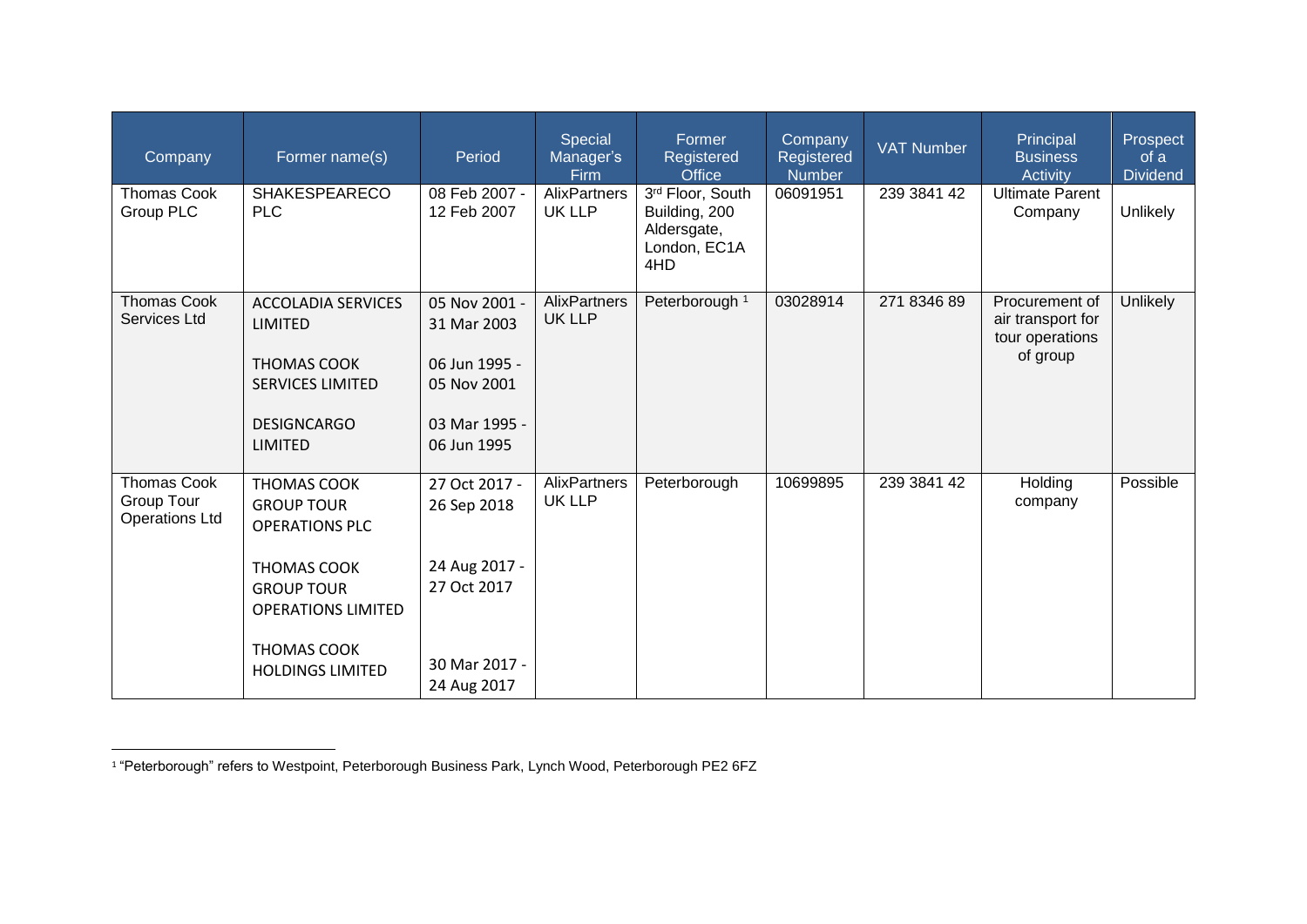| Company                                              | Former name(s)                                                                                                                               | Period                                                                                       | Special<br>Manager's<br>Firm  | Former<br>Registered<br><b>Office</b>                                                                           | Company<br>Registered<br><b>Number</b> | <b>VAT Number</b>         | Principal<br><b>Business</b><br>Activity | Prospect<br>of a<br><b>Dividend</b> |
|------------------------------------------------------|----------------------------------------------------------------------------------------------------------------------------------------------|----------------------------------------------------------------------------------------------|-------------------------------|-----------------------------------------------------------------------------------------------------------------|----------------------------------------|---------------------------|------------------------------------------|-------------------------------------|
| <b>Thomas Cook</b><br><b>Group Airlines</b><br>Ltd   | THOMAS COOK<br><b>GROUP AIRLINES PLC</b><br>THOMAS COOK<br><b>GROUP AIRLINES</b><br>LIMITED<br><b>THOMAS COOK</b><br><b>HOLDCO 1 LIMITED</b> | 27 Oct 2017 -<br>26 Sep 2018<br>18 Jul 2017 -<br>27 Oct 2017<br>01 Mar 2017 -<br>18 Jul 2017 | AlixPartners<br>UK LLP        | Hangar 1,<br>Western<br>Maintenance<br>Area, Runger<br>Lane,<br>Manchester<br>Airport,<br>Manchester<br>M90 5FL | 10645850                               | 633 7818 21               | Holding<br>Company                       | Unlikely                            |
| <b>Thomas Cook</b><br>West<br><b>Investments Ltd</b> |                                                                                                                                              |                                                                                              | AlixPartners<br>UK LLP        | Peterborough                                                                                                    | 08157544                               | 239 3841 42               | Holding<br>company                       | Unlikely                            |
| <b>Thomas Cook</b><br>Finance 2 PLC                  | THOMAS COOK<br><b>FINANCE 2 LIMITED</b><br><b>THOMAS COOK</b><br><b>HOLDCO 2 LIMITED</b>                                                     | 20 Nov 2017 -<br>20 Nov 2017<br>01 Mar 2017 -<br>20 Nov 2017                                 | <b>AlixPartners</b><br>UK LLP | Peterborough                                                                                                    | 10645715                               | Not registered<br>for VAT | Finance                                  | Unlikely                            |
| Travel and<br>Financial<br>Services Ltd              |                                                                                                                                              |                                                                                              | <b>KPMG LLP</b>               | Peterborough                                                                                                    | 07397859                               | 239 3841 42               | Employee<br>contract<br>services         | Unlikely                            |
| Retail Travel Ltd                                    | <b>THOMAS COOK RETAIL</b><br>LIMITED<br><b>THOMAS COOK</b><br>LIMITED                                                                        | 24 Nov 1999 -<br>01 Nov 2007<br>16 Oct 1967 -<br>24 Nov 1999                                 | <b>KPMG LLP</b>               | Peterborough                                                                                                    | 00918380                               | 239 3841 42               | Dormant                                  | Unlikely                            |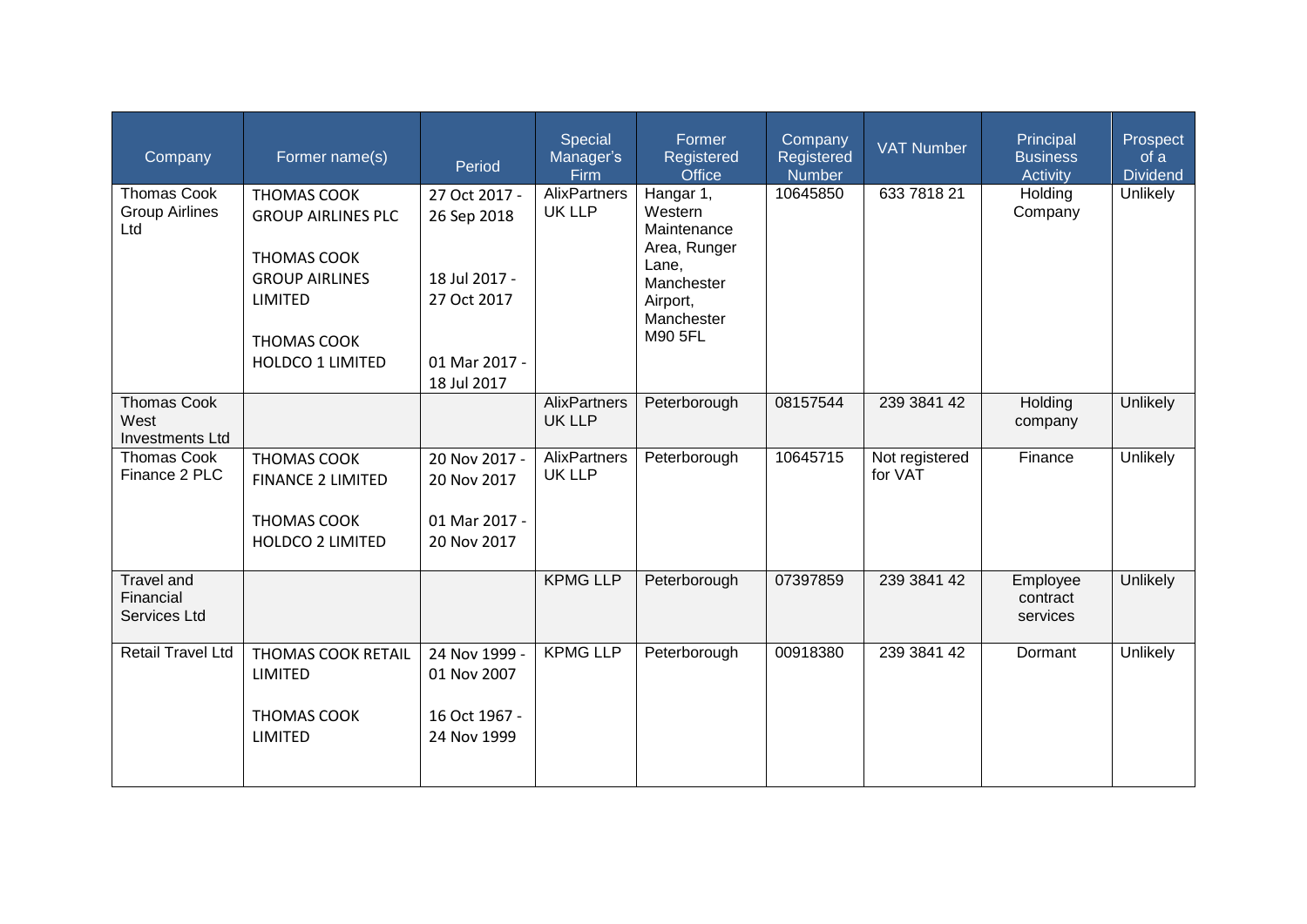| Company                                                   | Former name(s)                                             | Period                       | <b>Special</b><br>Manager's<br>Firm  | Former<br>Registered<br>Office | Company<br>Registered<br><b>Number</b> | <b>VAT Number</b> | Principal<br><b>Business Activity</b>              | Prospect<br>of a<br><b>Dividend</b> |
|-----------------------------------------------------------|------------------------------------------------------------|------------------------------|--------------------------------------|--------------------------------|----------------------------------------|-------------------|----------------------------------------------------|-------------------------------------|
| <b>Thomas Cook</b><br><b>UK Travel Ltd</b>                | THOMAS COOK<br><b>BELGIUM LIMITED</b>                      | 31 Dec 1980 -<br>09 Dec 1999 | <b>AlixPartners</b><br>UK LLP        | Peterborough                   | 01362039                               | 239 3841 42       | Employee<br>contract services                      | Unlikely                            |
|                                                           | THOMAS COOK BELGE<br>LIMITED                               | 07 Apr 1978 -<br>31 Dec 1980 |                                      |                                |                                        |                   |                                                    |                                     |
| <b>Thomas Cook</b><br><b>Group Treasury</b><br><b>Ltd</b> | THOMAS COOK<br>AIRLINES TREASURY<br>LIMITED                | 12 Oct 2017 -<br>26 Sep 2018 | AlixPartners<br>UK LLP               | Peterborough                   | 06575598                               | 239 3841 42       | Provision of<br>banking facilities<br>to the group | Possible                            |
| <b>Thomas Cook</b><br>Airlines<br><b>Treasury PLC</b>     | THOMAS COOK<br><b>AIRLINES TREASURY</b><br>LIMITED         | 12 Oct 2017 -<br>26 Sep 2018 | <b>AlixPartners</b><br>UK LLP        | Peterborough                   | 11011161                               | 633 7818 21       | Finance                                            | Possible                            |
| <b>Thomas Cook</b><br><b>Airlines Ltd</b>                 | MYTRAVEL AIRWAYS<br>LIMITED                                | 01 Oct 2002 -<br>01 Nov 2007 | <b>AlixPartners</b><br><b>UK LLP</b> | Peterborough                   | 02012379                               | 633 7818 21       | Flight provider                                    | Possible                            |
|                                                           | <b>AIRTOURS</b><br>INTERNATIONAL<br><b>AIRWAYS LIMITED</b> | 02 Sep 1993 -<br>01 Oct 2002 |                                      |                                |                                        |                   |                                                    |                                     |
|                                                           | <b>INTER EUROPEAN</b><br><b>AIRWAYS LIMITED</b>            | 16 Sep 1986 -<br>02 Sep 1993 |                                      |                                |                                        |                   |                                                    |                                     |
|                                                           | <b>TRANS-EUROPEAN</b><br><b>AIRWAYS LIMITED</b>            | 30 May 1986 -<br>19 Sep 1986 |                                      |                                |                                        |                   |                                                    |                                     |
|                                                           | <b>FERNWARD LIMITED</b>                                    | 21 Apr 1986 -<br>30 May 1986 |                                      |                                |                                        |                   |                                                    |                                     |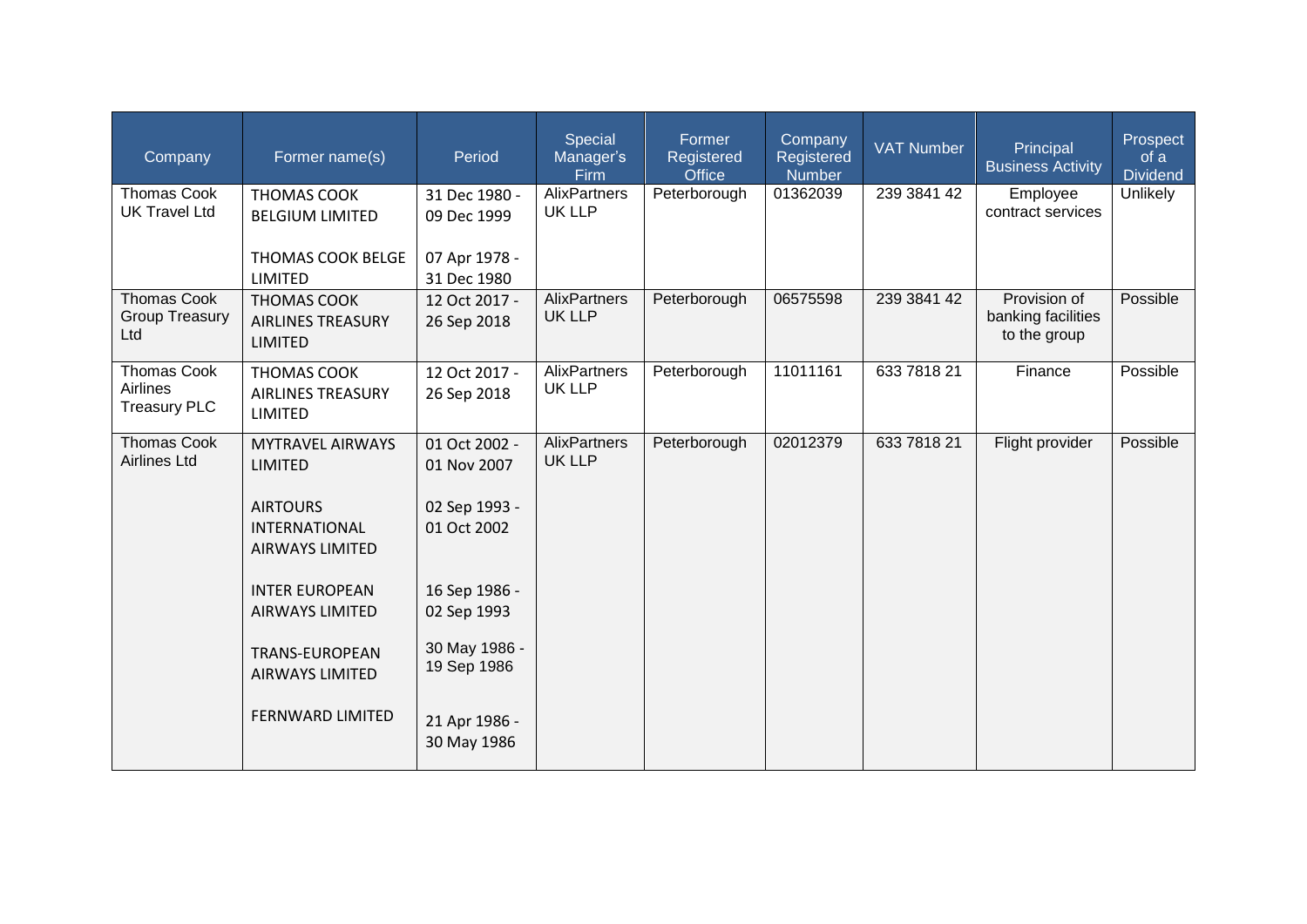| Company                                                   | Former name(s)                                                  | Period                       | Special<br>Manager's<br>Firm  | Former<br>Registered<br>Office | Company<br>Registered<br><b>Number</b> | <b>VAT Number</b> | Principal<br><b>Business Activity</b>         | Prospect<br>of a<br>Dividend |
|-----------------------------------------------------------|-----------------------------------------------------------------|------------------------------|-------------------------------|--------------------------------|----------------------------------------|-------------------|-----------------------------------------------|------------------------------|
| <b>Thomas Cook</b><br>Aircraft<br><b>Engineering Ltd</b>  | <b>MYTRAVEL AIRCRAFT</b><br><b>ENGINEERING</b><br>LIMITED       | 22 Mar 2002 -<br>22 Oct 2007 | <b>KPMG LLP</b>               | Peterborough                   | 04339114                               | 633 7818 21       | Aircraft<br>maintenance &<br>support services | Unlikely                     |
|                                                           | <b>INHOCO 2565</b><br>LIMITED                                   | 12 Dec 2001 -<br>22 Mar 2002 |                               |                                |                                        |                   |                                               |                              |
| <b>Thomas Cook</b><br>In Destination<br>Management<br>Ltd | THOMAS COOK IN<br><b>DESTINATION</b><br><b>SERVICES LIMITED</b> | 19 May 2016 -<br>14 Feb 2019 | <b>AlixPartners</b><br>UK LLP | Peterborough                   | 08927429                               | 239 3841 42       | <b>Resort activities</b><br>in Europe & UK    | Unlikely                     |
|                                                           | <b>THOMAS COOK</b><br>FINANCE (2) LIMITED                       | 7 Mar 2014 -<br>19 May 2016  |                               |                                |                                        |                   |                                               |                              |
| <b>Blue Sea</b><br>Overseas<br><b>Investments Ltd</b>     | <b>GOING ABROAD</b><br>LIMITED                                  | 08 Aug 1994 -<br>26 Apr 1995 | AlixPartners<br>UK LLP        | Peterborough                   | 02950050                               | 239 3841 42       | Investment<br>holding company                 | Unlikely                     |
|                                                           | <b>INHOCO 348 LIMITED</b>                                       | 19 Jul 1994 -<br>08 Aug 1994 |                               |                                |                                        |                   |                                               |                              |
| <b>Thomas Cook</b><br>Money Ltd                           |                                                                 |                              | <b>AlixPartners</b><br>UK LLP | Peterborough                   | 10344118                               | 239 3841 42       | Holding<br>company                            | <b>Unlikely</b>              |
| <b>Thomas Cook</b><br>Group UK Ltd                        | <b>BLUE SEA</b><br><b>INVESTMENTS</b><br>LIMITED                | 09 Feb 1994 -<br>18 Jun 2008 | AlixPartners<br>UK LLP        | Peterborough                   | 02319744                               | 239 3841 42       | Investment<br>holding company                 | Unlikely                     |
|                                                           | SKI CANADA LIMITED                                              | 04 May 1989 -<br>09 Feb 1994 |                               |                                |                                        |                   |                                               |                              |
|                                                           | <b>LOPMIT LIMITED</b>                                           | 21 Nov 1988 -<br>04 May 1989 |                               |                                |                                        |                   |                                               |                              |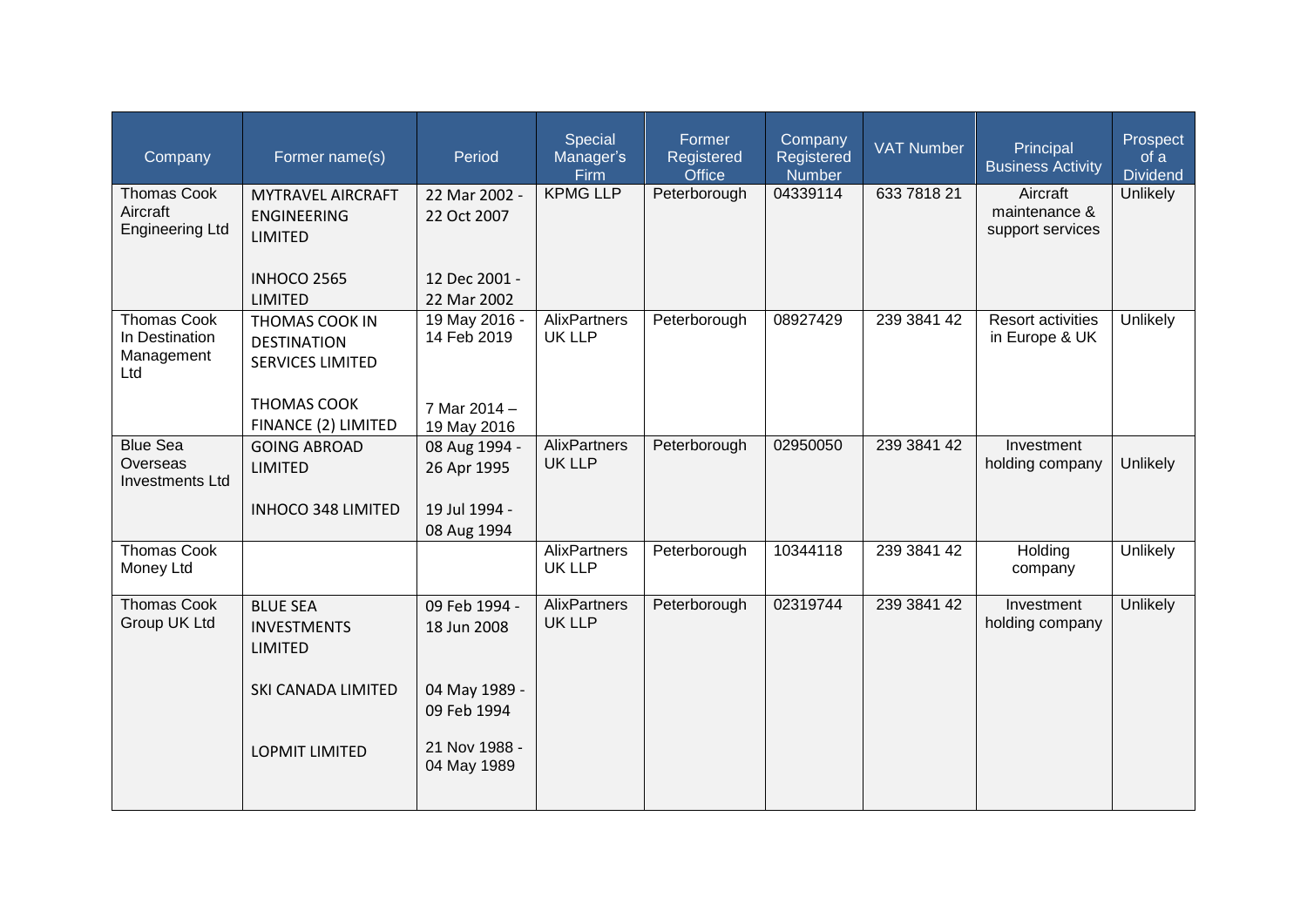| Company                                             | Former name(s)                                                          | Period                       | Special<br>Manager's<br>Firm  | Former<br>Registered<br><b>Office</b> | Company<br>Registered<br><b>Number</b> | <b>VAT Number</b> | Principal<br><b>Business Activity</b>                          | Prospect<br>of a<br><b>Dividend</b> |
|-----------------------------------------------------|-------------------------------------------------------------------------|------------------------------|-------------------------------|---------------------------------------|----------------------------------------|-------------------|----------------------------------------------------------------|-------------------------------------|
| <b>Thomas Cook</b><br><b>Tour Operations</b><br>Ltd | <b>MYTRAVEL TOUR</b><br><b>OPERATIONS LIMITED</b>                       | 24 Sep 2001 -<br>01 Nov 2007 | <b>AlixPartners</b><br>UK LLP | Peterborough                          | 03772199                               | 239 3841 42       | Sale of charter<br>holiday<br>packages                         | Unlikely                            |
|                                                     | <b>UKLG TOUR</b>                                                        | 25 Jun 1999 -                |                               |                                       |                                        |                   |                                                                |                                     |
|                                                     | <b>OPERATIONS LIMITED</b>                                               | 24 Sep 2001                  |                               |                                       |                                        |                   |                                                                |                                     |
|                                                     | <b>INHOCO 930 LIMITED</b>                                               | 18 May 1999 -<br>25 Jun 1999 |                               |                                       |                                        |                   |                                                                |                                     |
| <b>Thomas Cook</b>                                  | <b>GOING PLACES</b>                                                     | 27 Dec 1993 -                | <b>KPMG LLP</b>               | Peterborough                          | 00102630                               | 239 3841 42       | Online travel                                                  | Possible                            |
| <b>Retail Ltd</b>                                   | <b>LEISURE TRAVEL</b>                                                   | 01 Nov 2007                  |                               |                                       |                                        |                   | services                                                       |                                     |
|                                                     | LIMITED                                                                 |                              |                               |                                       |                                        |                   |                                                                |                                     |
|                                                     | <b>PICKFORDS TRAVEL</b>                                                 | 22 Apr 1909 -                |                               |                                       |                                        |                   |                                                                |                                     |
|                                                     | <b>SERVICE LIMITED</b>                                                  | 27 Dec 1993                  |                               |                                       |                                        |                   |                                                                |                                     |
| <b>Thomas Cook</b><br><b>UK Ltd</b>                 | <b>THOMAS COOK</b><br><b>HOLDINGS LIMITED</b>                           | 22 Dec 1998 -<br>20 Jun 2001 | AlixPartners<br>UK LLP        | Peterborough                          | 02631252                               | 239 3841 42       | Intermediate<br>holding company<br>& employee                  | <b>Unlikely</b>                     |
|                                                     | PERSONAL<br><b>RECEIVABLES LOAN</b><br>SECURITISATION<br>(NO.3) LIMITED | 04 Oct 1991 -<br>22 Dec 1998 |                               |                                       |                                        |                   | contract services                                              |                                     |
|                                                     | <b>TRUSHELFCO</b><br>(NO.1728) LIMITED                                  | 22 Jul 1991 -<br>04 Oct 1991 |                               |                                       |                                        |                   |                                                                |                                     |
| <b>TCCT Retail Ltd</b>                              | THOMAS COOK<br><b>TRAVEL LIMITED</b>                                    | 05 Oct 2010 -<br>31 Aug 2012 | <b>KPMG LLP</b>               | Peterborough                          | 07397858                               | 239 3841 42       | Network of 555<br>retail stores<br>selling package<br>holidays | Possible                            |